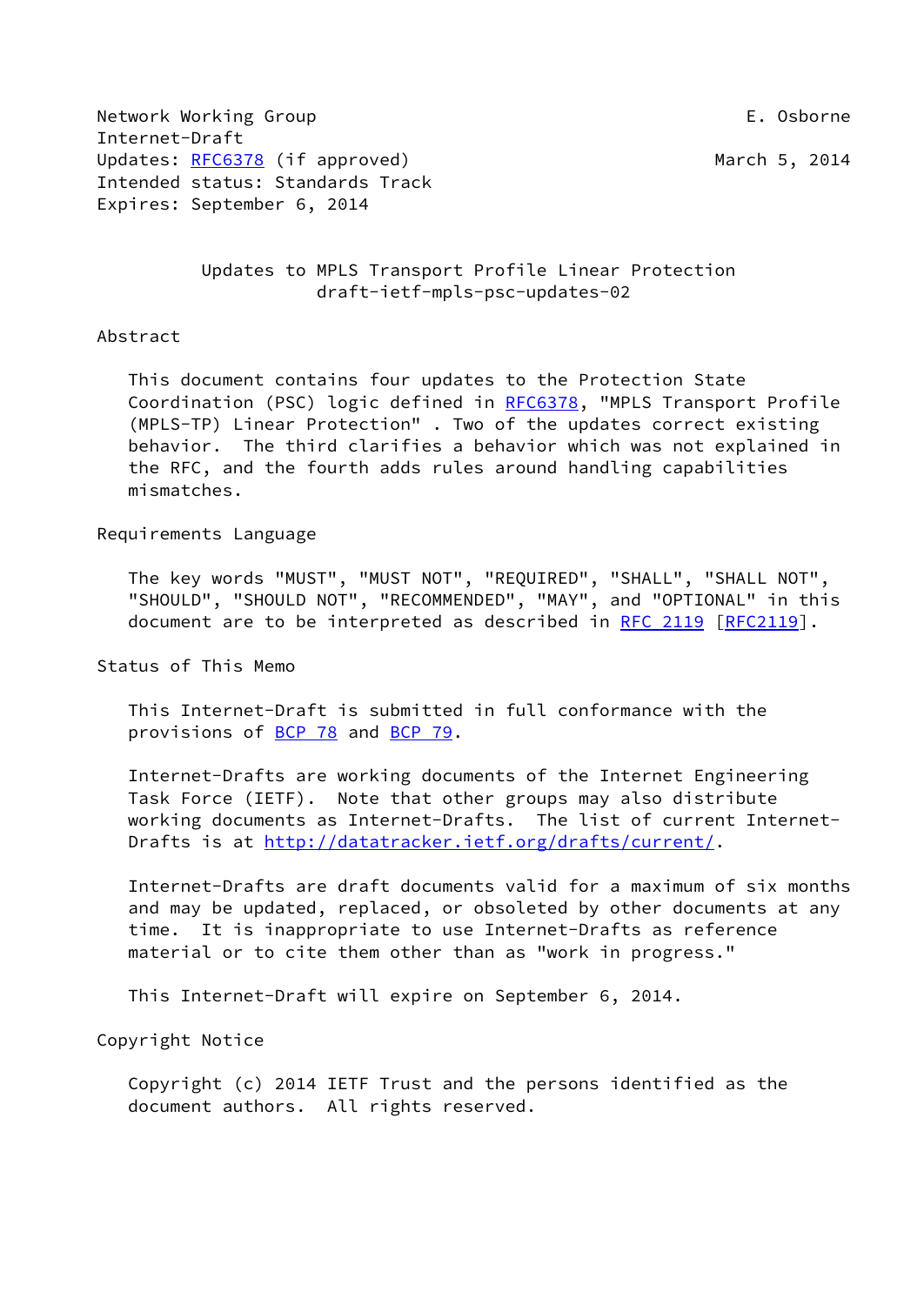## <span id="page-1-1"></span>Internet-Draft PSC-updates March 2014

This document is subject to [BCP 78](https://datatracker.ietf.org/doc/pdf/bcp78) and the IETF Trust's Legal Provisions Relating to IETF Documents

 [\(http://trustee.ietf.org/license-info](http://trustee.ietf.org/license-info)) in effect on the date of publication of this document. Please review these documents carefully, as they describe your rights and restrictions with respect to this document. Code Components extracted from this document must include Simplified BSD License text as described in Section 4.e of the Trust Legal Provisions and are provided without warranty as described in the Simplified BSD License.

### Table of Contents

|                                                                                              | $\overline{2}$ |
|----------------------------------------------------------------------------------------------|----------------|
| Incorrect local status after failure<br>2.                                                   | $\overline{3}$ |
| Reversion deadlock due to a race condition $\cdot \cdot \cdot \cdot \cdot \cdot \cdot$<br>3. | $\overline{3}$ |
| Clarifying PSC's behavior in the face of multiple inputs<br>4.                               | $\overline{4}$ |
| $\overline{5}$ . Handling a capabilities mismatch                                            | 6              |
| $5.1$ . Protection Type mismatch                                                             | 6              |
|                                                                                              | $\overline{1}$ |
|                                                                                              | $\overline{1}$ |
|                                                                                              | $\mathbf I$    |
|                                                                                              | $\overline{7}$ |
| 8.                                                                                           | 8              |
| 9.                                                                                           | <u>8</u>       |
| Normative References<br>9.1.                                                                 | 8              |
| 9.2. Informative References                                                                  | <u>8</u>       |
| Author's Address                                                                             | 8              |
|                                                                                              |                |

# <span id="page-1-0"></span>[1](#page-1-0). Introduction

This document contains four updates to PSC [[RFC6378\]](https://datatracker.ietf.org/doc/pdf/rfc6378). Three of them address issues #2, #7 and #8 as identified in the ITU's liaison statement "Recommendation ITU-T G.8131/Y.1382 revision - Linear protection switching for MPLS-TP networks" [[LIAISON\]](#page-8-3). The fourth clears up a behavior which was not well explained in [RFC6378](https://datatracker.ietf.org/doc/pdf/rfc6378). These updates are not changes to the protocol's packet format or to PSC's design, but are corrections and clarifications to specific aspects of the protocol's procedures.

This document assumes familiarity with [RFC6378](https://datatracker.ietf.org/doc/pdf/rfc6378) and its terms, conventions and acronyms. Any term used in this document but not defined herein can be found in [RFC6378](https://datatracker.ietf.org/doc/pdf/rfc6378). In particular, this document shares the acronyms defined in [RFC6378 section](https://datatracker.ietf.org/doc/pdf/rfc6378#section-2.1) 2.1.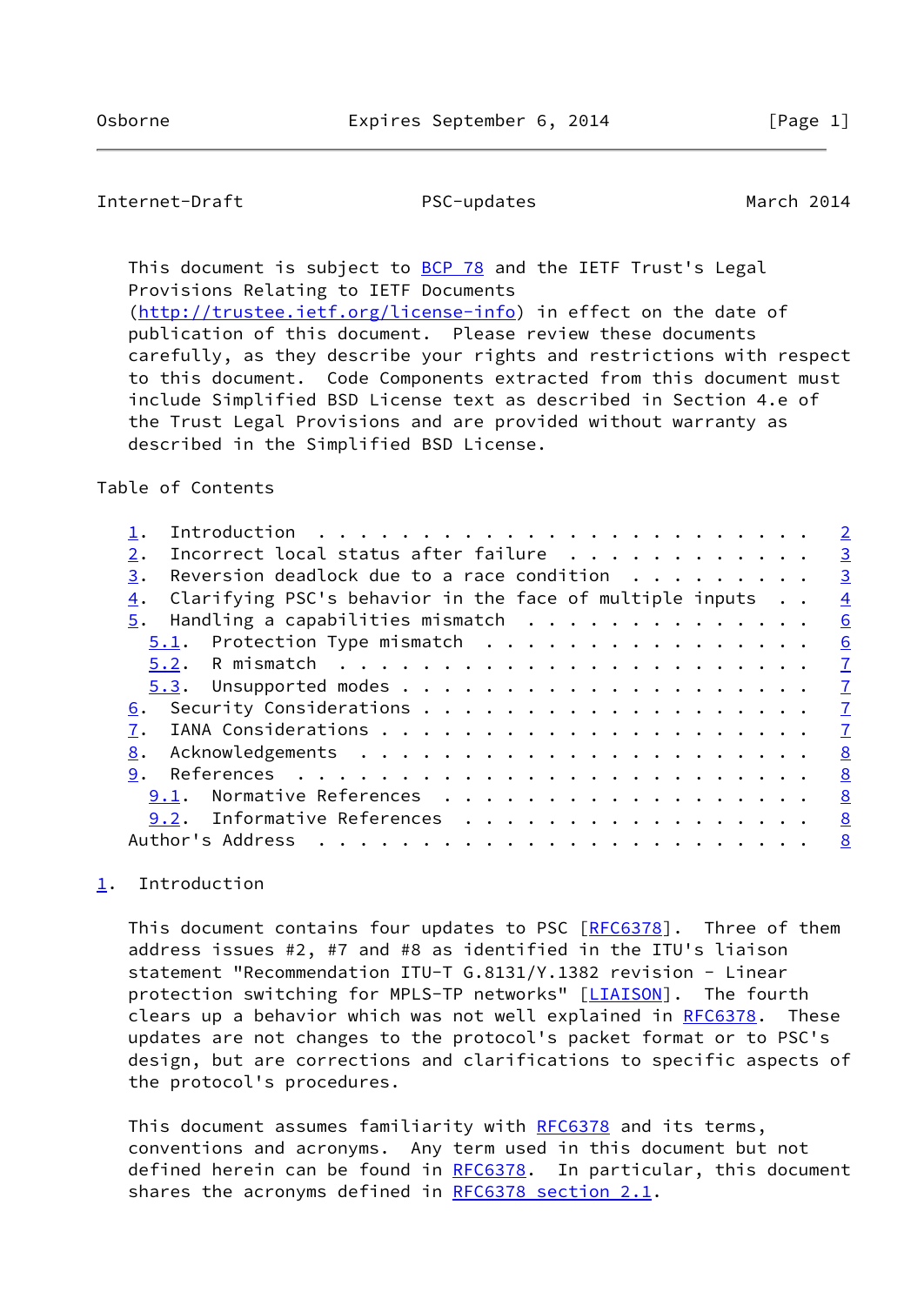Osborne **Expires September 6, 2014** [Page 2]

<span id="page-2-1"></span>Internet-Draft PSC-updates March 2014

<span id="page-2-0"></span>[2](#page-2-0). Incorrect local status after failure

 Issue #2 in the liaison identifies a case where a strict reading of [RFC6378](https://datatracker.ietf.org/doc/pdf/rfc6378) leaves a node reporting an inaccurate status:

A node can end up sending incorrect status -  $NR(0,1)$  - despite the failure of the protection LSP (P-LSP). This is clearly not correct, as a node should not be sending NR if it has a local failure. To address this issue, the fourth bullet in section [4.3.3.3 of RFC6378](https://datatracker.ietf.org/doc/pdf/rfc6378#section-4.3.3.3) is replaced with the following three bullets:

- o If the current state is due to a local or remote Manual Switch, a local Signal Fail indication on the protection path SHALL cause the LER to enter local Unavailable state and begin transmission of an SF(0,0) message.
- o If the LER is in local Protecting Administrative state due to a local Forced Switch, a local Signal Fail indication on the protection path SHALL be ignored.
- o If the LER is in remote Protecting Administrative state due to a remote Forced Switch, a local Signal Fail indication on the protection path SHALL cause the LER to remain in remote Protecting administrative state and transmit an SF(0,1) message.
- <span id="page-2-2"></span>[3](#page-2-2). Reversion deadlock due to a race condition

 Issue #8 in the liaison identifies a deadlock case where each node can end up sending  $NR(0,1)$  when it should instead be in the process of recovering from the failure (i.e. entering into WTR or DNR, as appropriate for the protection domain). The root of the issue is that a pair of nodes can simultaneously enter WTR state, receive an out of date SF-W indication and transition into a remotely triggered WTR, and remain in remotely triggered WTR waiting for the other end to trigger a change in status.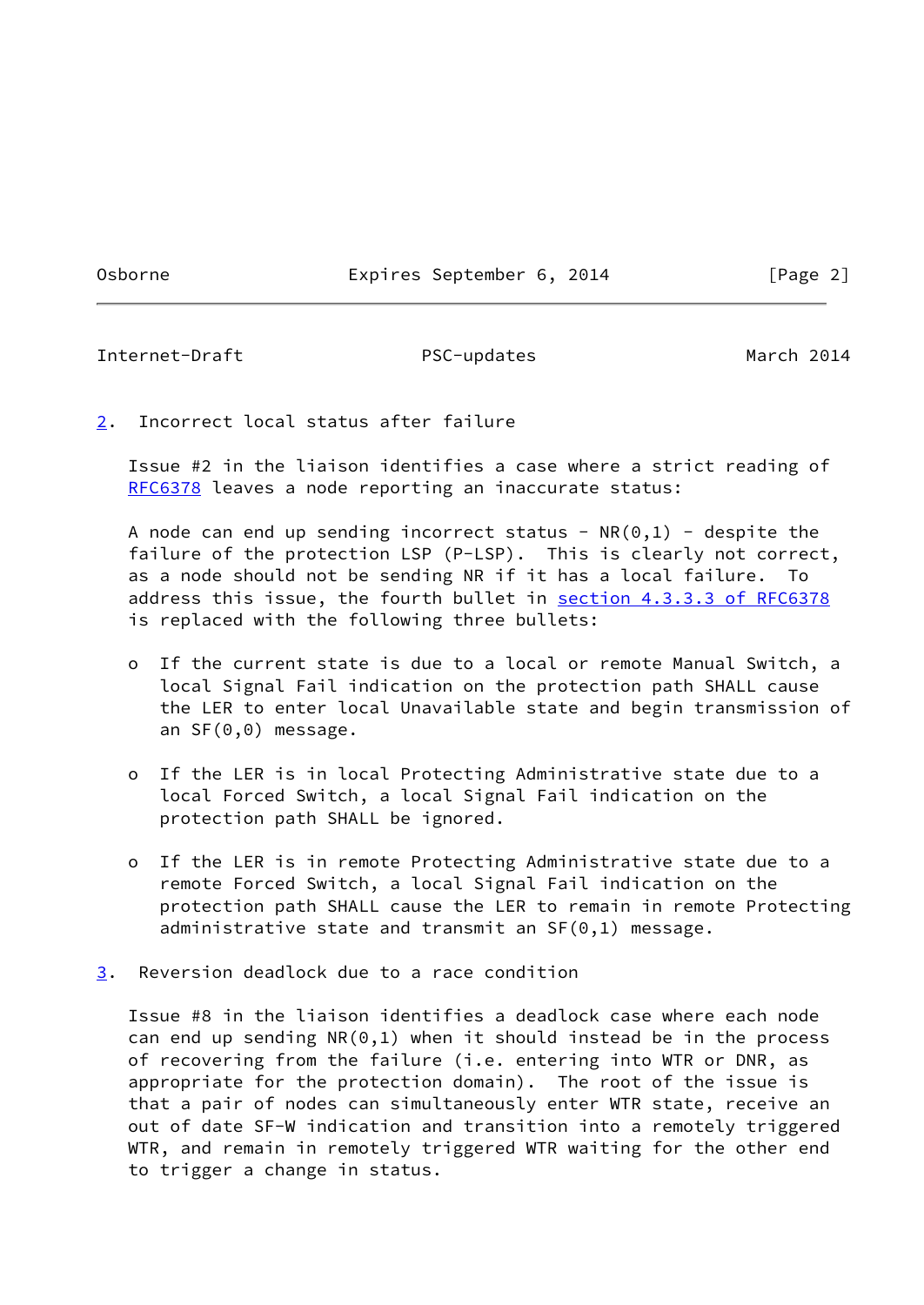In the case identified in issue #8, each node can end up sending  $NR(0,1)$ , which is an indication that the transmitting node has no local failure, but is instead reacting to the remote SF-W. If a node which receives  $NR(0,1)$  is in fact not indicating a local error, the receive node can take the received  $NR(0,1)$  as an indication that there is no error in the protection domain, and recovery procedures (WTR or DNR) should begin.

 This is addressed by adding the following text as the penultimate bullet in section [4.3.3.4 of RFC6378:](https://datatracker.ietf.org/doc/pdf/rfc6378#section-4.3.3.4)

Osborne **Expires September 6, 2014** [Page 3]

<span id="page-3-1"></span>Internet-Draft PSC-updates March 2014

 o If a node is in Protecting Failure state due to a remote SF-W and receives  $NR(0,1)$ , this SHALL cause the node to begin recovery procedures. If the LER is configured for revertive behavior, it enters into Wait-to-Restore state, starts the WTR timer, and begins transmitting  $WTR(0,1)$ . If the LER is configured for non revertive behavior, it enters into Do-Not-Revert state and begins transmitting a DNR(0,1) message.

Additionally, the final bullet in section 4.3.3.3 is changed from

 o A remote NR(0,0) message SHALL be ignored if in local Protecting administrative state.

to

 o A remote No Request message SHALL be ignored if in local Protecting administrative state.

 This indicates that a remote NR triggers the same behavior regardless of the value of FPath and Path. This change does not directly address issue #8, but fixes a similar issue - if a node receives NR while in Remote administrative state, the value of FPath and Path have no bearing on the node's reaction to this NR.

<span id="page-3-0"></span>[4](#page-3-0). Clarifying PSC's behavior in the face of multiple inputs

[RFC6378](https://datatracker.ietf.org/doc/pdf/rfc6378) describes the PSC state machine. Figure 1 in [section 3](#page-2-2) shows two inputs into the PSC Control logic - Local Request logic and Remote PSC Request. When there is only one input into the PSC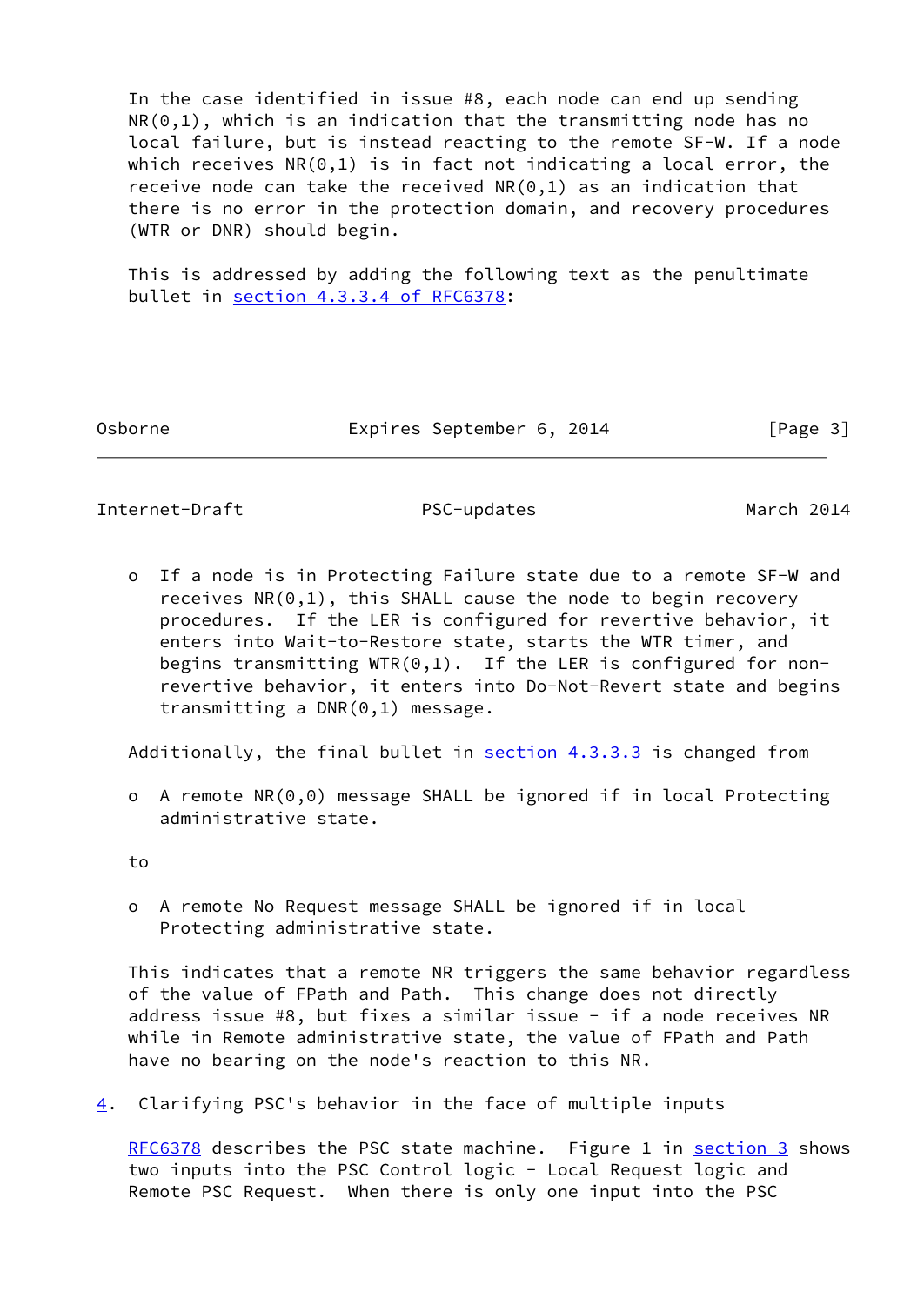Control logic - a local request or a remote request but not both the PSC Control logic decides what that input signifies and then takes one or more actions, as necessary. This is what the PSC State Machine in section 4.3 describes.

[RFC6378](https://datatracker.ietf.org/doc/pdf/rfc6378) does not sufficiently describe the behavior in the face of multiple inputs into the PSC Control Logic (one Local Request and one Remote Request). This section clarifies the expected behavior.

 There are two cases to think about when considering dual inputs into the PSC Control logic. The first is when the same request is presented from both local and remote sources. One example of this case is a Forced Switch (FS) configured on both ends of an LSP. This will result in the PSC Control logic receiving both a local FS and remove FS. For convenience, this scenario is written as [L(FS), R(FS))] - that is, Local(Forced Switch) and Remote(Forced Switch).

 The second case, which is handled in exactly the same way as the first, is when the two inputs into the PSC Control logic describe

Osborne **Expires September 6, 2014** [Page 4]

Internet-Draft PSC-updates March 2014

 different events. There are a number of variations on this case. One example is when there is a Lockout of Protection from the Local request logic and a Signal Fail on the Working parh from the Remote PSC Request. This is shortened to  $[L(L0), R(SF-W)].$ 

 In both cases the question is not how the PSC Control logic decides which of these is the one it acts upon. Section [4.3.2 of RFC6378](https://datatracker.ietf.org/doc/pdf/rfc6378#section-4.3.2) lists the priority order, and prioritizes the local input over the remote input in case both inputs are of the same priority. So in the first example it is the local SF that drives the PSC Control logic, and in the second example it is the local Lockout which drives the PSC Control logic.

 The point that this section clears up is around what happens when the highest priority input goes away. Consider the first case. Initially, the PSC Control logic has [L(FS), R(FS)] and L(FS) is driving PSC's behavior. When L(FS) is removed but R(FS) remains, what does PSC do? A strict reading of the FSM would suggest that PSC transition from PA:F:L into N, and at some future time (perhaps after the remote request refreshes) PSC would transition from N to PA:F:R. This is an unreasonable behavior, as there is no sensible justification for a node behaving as if things were normal (i.e. N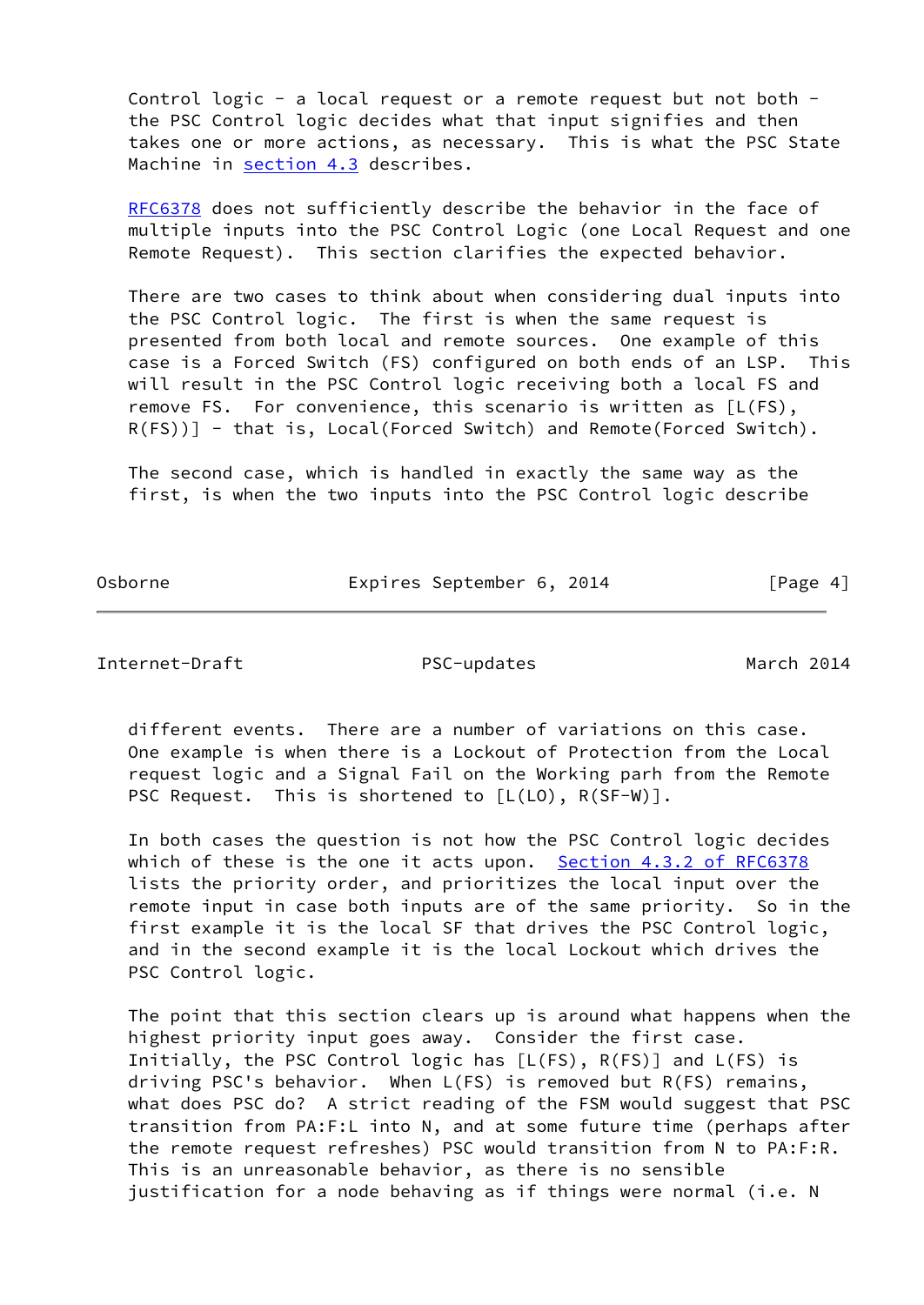state) when it is clear that they are not.

The second case is similar. If a node starts with  $[L(L0), R(SF-W)]$  and the local lockout is removed, a strict reading of the state machine would suggest that the node transition from UA:LO:L to N, and then at some future time presumably notice the R(SF-W) and transition from N to PF:W:R. As with the first case, this is clearly not a useful behavior.

 In both cases the request which was driving PSC's behavior was removed. What should happen is that the PSC Control logic should, upon removal of an input, immediately reevaluate all other inputs to decide on the next course of action. This requires an implementation to store the most recent local and remote inputs regardless of their eventual use as triggers for the PSC Control Logic.

There is a third case. Consider a node with  $[L(FS), R(LO)]$ . At some point in time the remote node replaces its Lockout request with a Signal Fail on Working, so that the inputs into the PSC Control logic on the receiving node go to  $[L(FS), R(SF-W)]$ . Similar to the first two cases, the node should immediately reevaluate both its local and remote inputs to determine the highest priority among them, and act on that input accordingly. That is in fact what happens, as defined in Section 4.3.3:

Osborne **Expires September 6, 2014** [Page 5]

<span id="page-5-0"></span>Internet-Draft PSC-updates March 2014

 "When a LER is in a remote state, i.e., state transition in reaction to a PSC message received from the far-end LER, and receives a new PSC message from the far-end LER that indicates a contradictory state, e.g., in remote Unavailable state receiving a remote FS(1,1) message, then the PSC Control logic SHALL reevaluate all inputs (both the local input and the remote message) as if the LER is in the Normal state."

 This section extends that paragraph to handle the first two cases. The essence of the quoted paragraph is that when faced with multiple inputs, PSC must reevaluate any changes as if it was in Normal state. So the quoted paragraph is replaced with the following text:

 "The PSC Control logic may simultaneously have Local and Remote requests, and the highest priority of these requests ultimately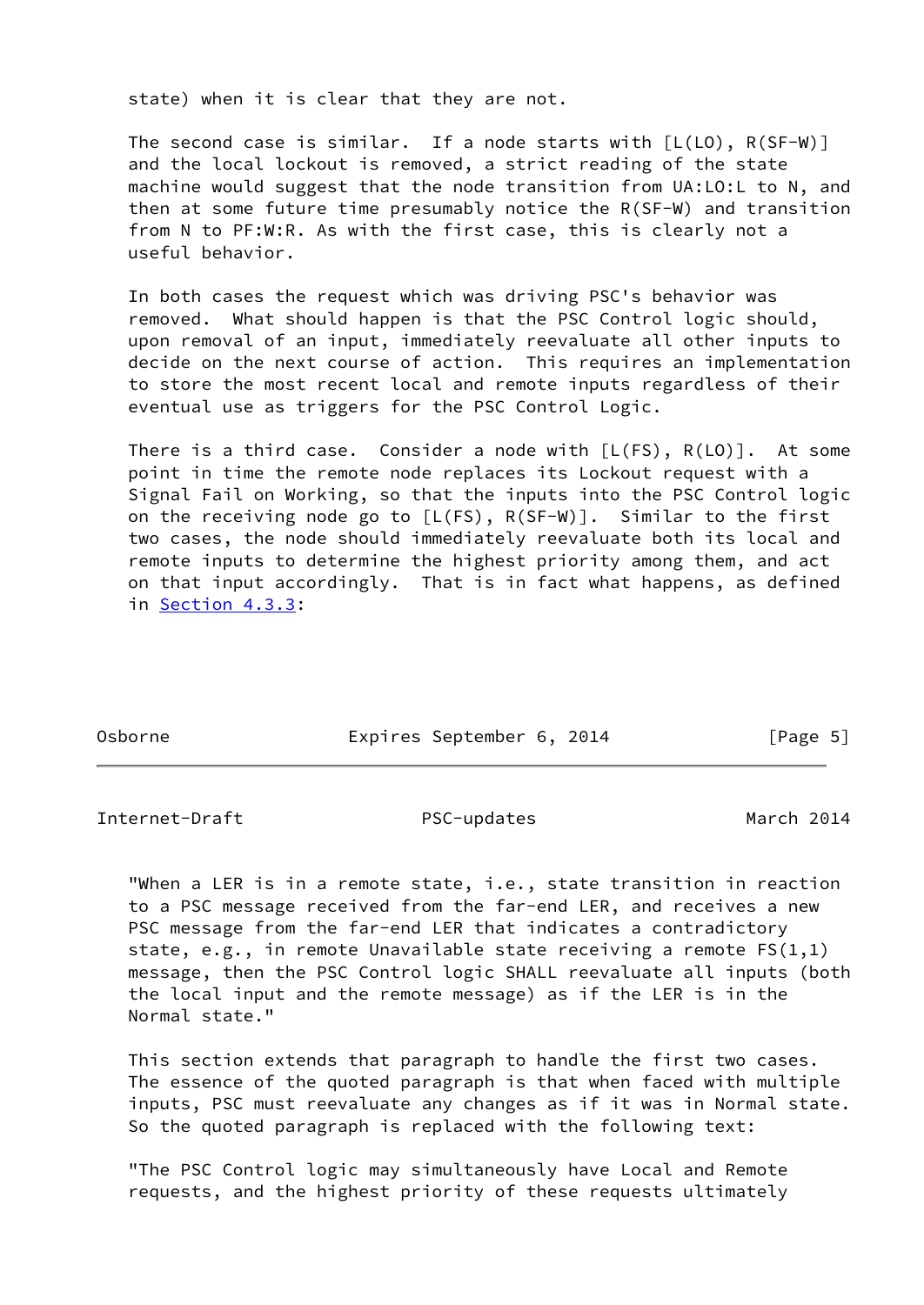drives the behavior of the PSC Control logic. When this highest priority request is removed or is replaced with another input, then the PSC Control logic SHALL immediately reevaluate all inputs (both the local input and the remote message), transitioning into a new state only upon reevaluation of all inputs".

<span id="page-6-0"></span>[5](#page-6-0). Handling a capabilities mismatch

 PSC has no explicit facility to negotiate any properties of the protection domain. It does, however, have the ability to signal two properties of that domain, via the Protection Type (PT) and Revertive (R) bits. [RFC6378](https://datatracker.ietf.org/doc/pdf/rfc6378) specifies that if these bits do not match an operator "SHALL [be notified]" (PT, section 4.2.3) or "SHOULD be notified"  $(R, section 4.2.4)$ . However, there is no text which specifies the behavior of the end nodes of a protection domain in case of a mismatch. This section provides that text, as requested by issue #7 in the liaison.

<span id="page-6-1"></span>[5.1](#page-6-1). Protection Type mismatch

 The behavior of the protection domain depends on the exact Protection Type (PT) mismatch. Section [4.2.3 of RFC6378](https://datatracker.ietf.org/doc/pdf/rfc6378#section-4.2.3) specifies three protection types - bidirectional switching using a permanent bridge, bidirectional switching using a selector bridge, and unidirectional switching using a permanent bridge. They are abbreviated here as BP, BS and UP.

 There are three possible mismatches: [BP, UP], [BP, BS], and [UP, BS]. The priority is:

 $UP > BS > BP$ 

In other words:

| Osborne | Expires September 6, 2014 |  | [Page 6] |  |
|---------|---------------------------|--|----------|--|
|         |                           |  |          |  |

<span id="page-6-2"></span>Internet-Draft PSC-updates March 2014

- o If the PT mismatch is {BP, UP}, the node transmitting BP MUST switch to UP mode if it is supported.
- o If the PT mismatch is {BP, BS}, the node transmitting BP MUST switch to BS mode if it is supported.
- o If the PT mismatch is {UP, BS}, the node transmitting BS MUST switch to UP mode if it is supported.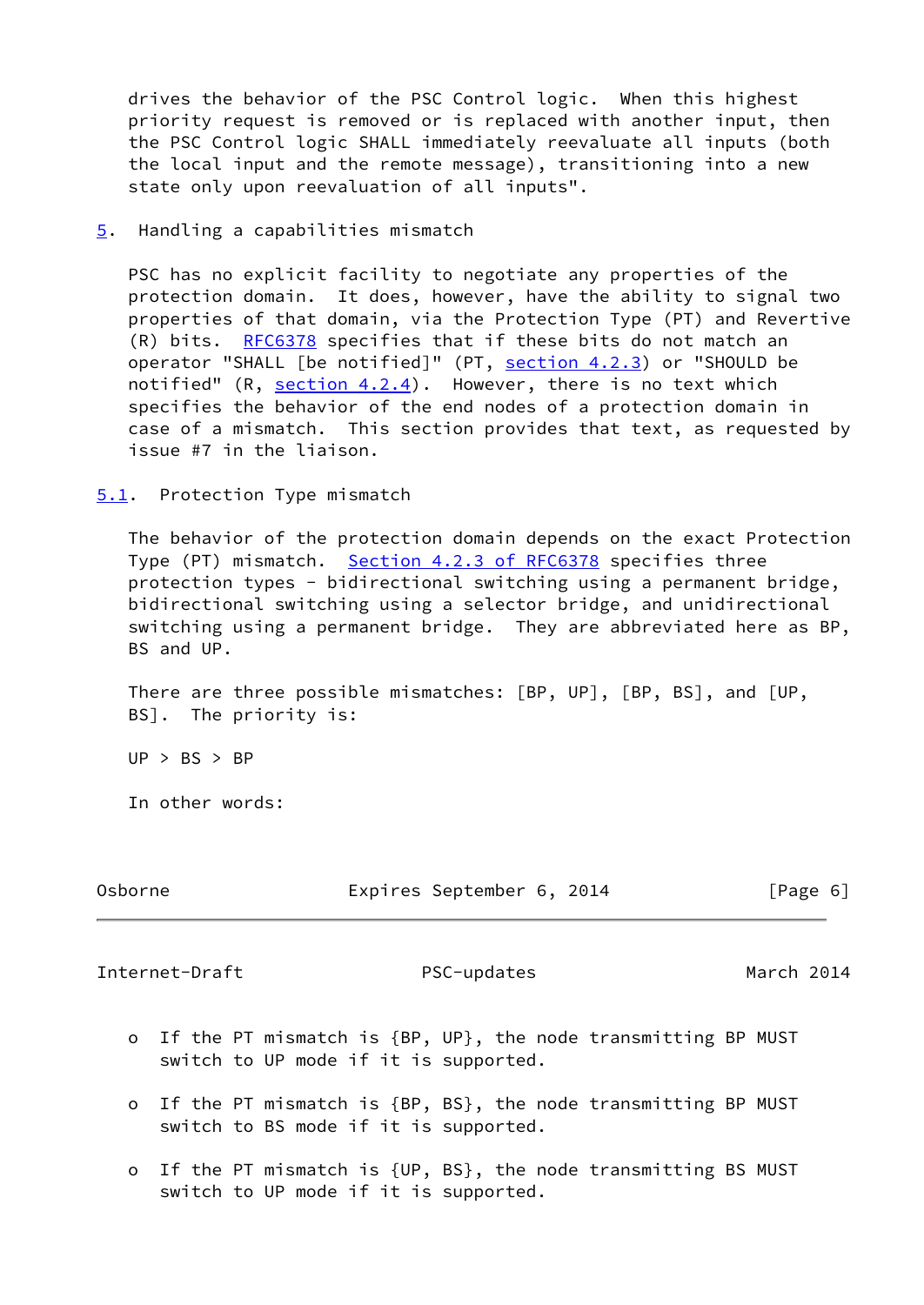### <span id="page-7-0"></span>[5.2](#page-7-0). R mismatch

 The R bit indicates whether the protection domain is in Revertive or Non-Revertive behavior. If the R bits do not match, the node indicating Non-Revertive MUST switch to Revertive if it is supported.

<span id="page-7-1"></span>[5.3](#page-7-1). Unsupported modes

 An implementation may not support all three PT modes and/or both R modes, and thus a pair of nodes may be unable to converge on a common mode. This creates a permanent mismatch, resolvable only by operator intervention. An implementation SHOULD alert the operator to an irreconcilable mismatch.

 It is desirable to allow the protection domain to function in a non failure mode even if there is a mismatch, as the mismatches of PT or R have to do with how nodes recover from a failure. An implementation SHOULD allow traffic to be sent on the Working LSP as long as there is no failure (e.g. NR state) regardless of any PT or R mismatch.

 If there is a trigger which would cause the protection LSP to be used, such as SF or MS, a node MUST NOT use the protection LSP to carry traffic.

<span id="page-7-2"></span>[6](#page-7-2). Security Considerations

These changes and clarifications raise no new security concerns.

<span id="page-7-3"></span>[7](#page-7-3). IANA Considerations

There are no requests for IANA actions in this document..

 Note to RFC Editor: this section may be removed on publication as an RFC.

Osborne Expires September 6, 2014 [Page 7]

<span id="page-7-5"></span>Internet-Draft PSC-updates March 2014

<span id="page-7-4"></span>[8](#page-7-4). Acknowledgements